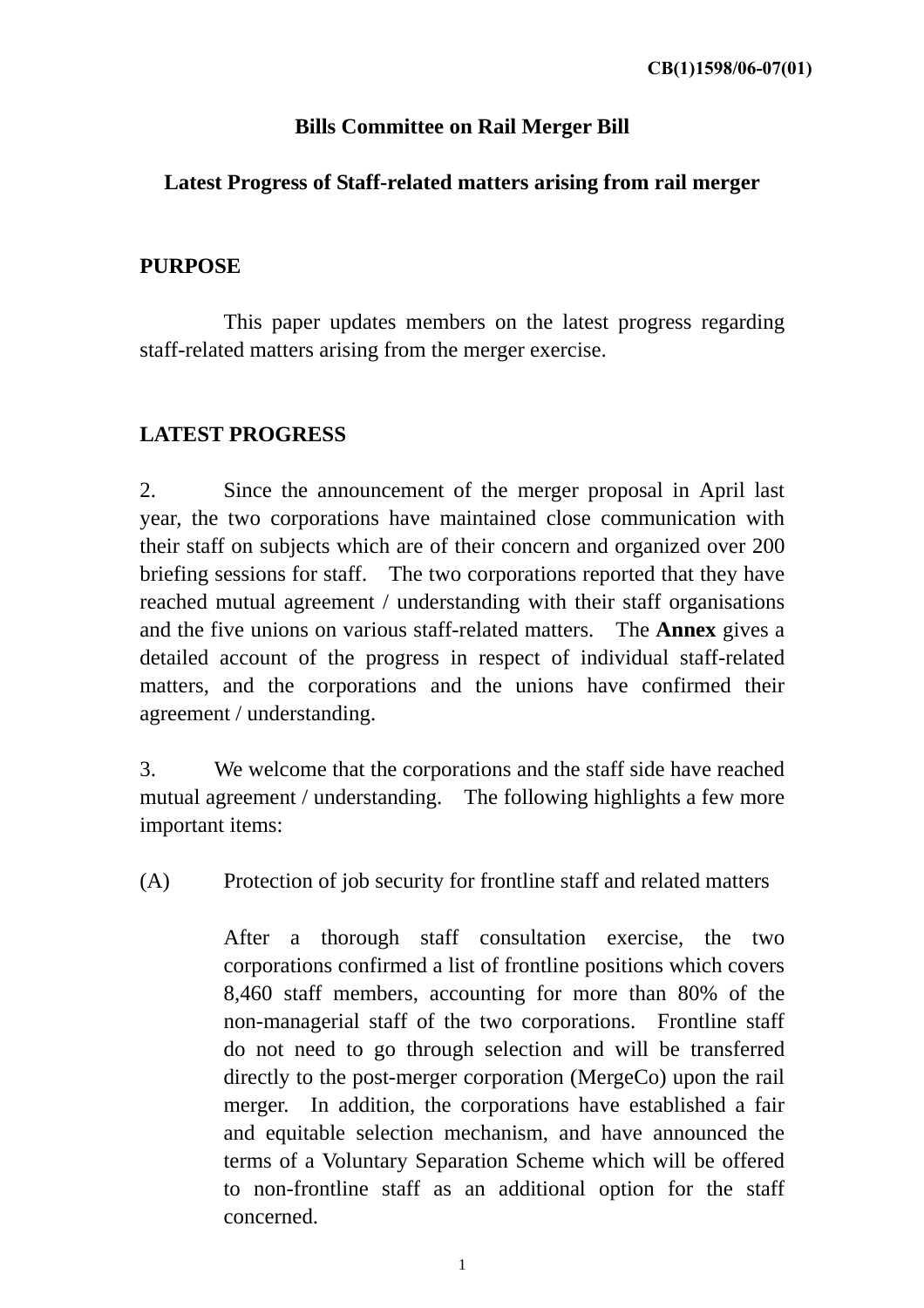(B) Protection on salary, benefits and salary scale

The two corporations have committed that staff's existing salary and benefits associated with each staff member's existing grade as well as the existing salary scales for all non-managerial staff will be protected by upon the rail merger. This commitment has addressed a major concern of staff.

(C) Major terms and conditions of employment

 Last December, the two corporations announced details of the major terms and conditions for employment for MergeCo which are generally accepted by staff. Working hours, retirement benefits, medical benefits, free travel on the railway system, annual leave and overtime allowance are included.

Staff of MergeCo will enjoy free travel on the combined network upon the rail merger. As the existing KCRC staff's parents are eligible for free travel on the KCR network, the corporations considered that the staff affected may need some time to adjust to the new arrangement and has therefore agreed to offer a transitional arrangement.

The corporations have also agreed to relax the eligibility criteria for overtime allowance after the rail merger, taking into account concerns of staff on overtime allowance and the unique nature of a few types of jobs.

(D) Issuance of employment letter to staff

The corporations confirmed that all staff would receive a formal letter before implementation of the rail merger indicating that the staff will be transferred to MergeCo upon the rail merger on the prevailing terms. Such letter will also specify the MergeCo grade, terms and conditions for employment for frontline staff.

# **Environment, Transport and Works Bureau 12 May 2007**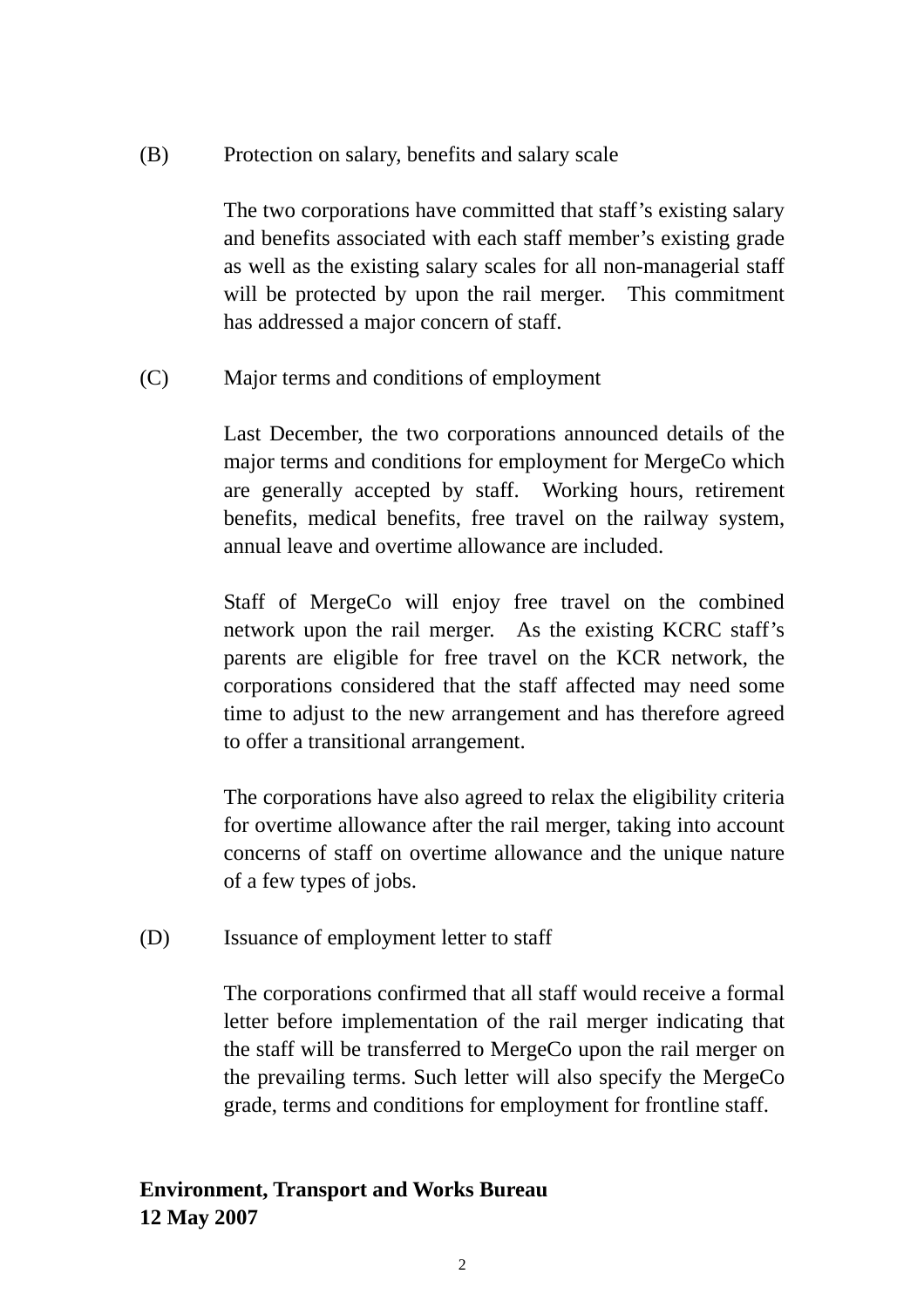



Annex

## **Summary Report on Progress and Results of Staff Issues Related to the Rail Merger**

### **Introduction**

Since the announcement of the proposed rail merger on 11 April 2006, both MTR Corporation and Kowloon-Canton Railway Corporation (KCRC) have established various communication channels to enable staff to raise questions and provide feedback on matters related to the merger. The two Companies have also established a communication mechanism with the five unions, under which consultation meetings are held regularly to discuss matters related to the merger. Committed to communicating to staff whenever possible, the two Companies have made every effort to communicate to all staff upon reaching major HR milestones throughout this process. Thus far, the two Companies have communicated with all staff on issues that they concern most through many mass briefings or through their respective departments. Major items that have been communicated include the definition of frontline staff, appeal mechanism, salary protection principles and status of the MergeCo grading structure design, major Terms and Conditions of Employment for MergeCo, staff arrangement process and the Voluntary Separation Scheme. Feedback from staff on these matters has been generally positive. With the established communication channels, staff can express their opinions directly or through staff organisations (including staff unions). At the same time, the companies have been able to listen to staff through these channels and address staff concerns. Before final decisions are made on each key HR matter, both Companies have listened to staff's concerns and have taken into account their opinions. The following summarises the good progress and achievements made so far over the past year:

### **1. Job Security for Frontline Staff**

Both Companies have committed to providing Frontline Staff with job security as it relates to the merger integration process. The defined list of frontline positions was announced in mid-August 2006, followed by a thorough staff consultation exercise. After consulting the views of staff (including staff unions), HR departments and department managers have carefully reviewed the cases identified,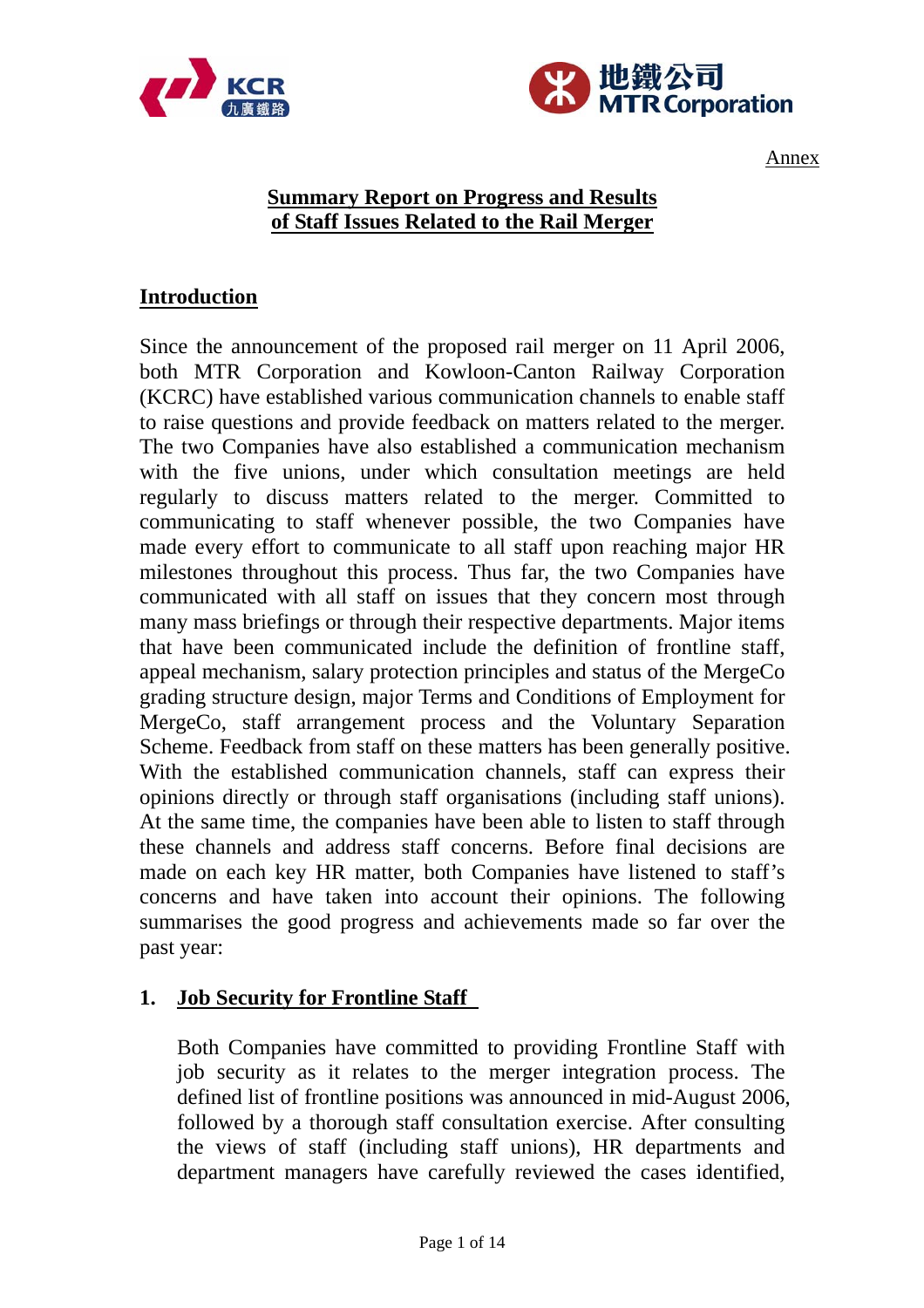giving due consideration to the job nature of each of them. The two Companies announced the revised list of frontline positions in September 2006. The number of Frontline Staff of KCRC increased from 4,278 to 4,302; while that of MTR Corporation also increased from 4,117 to 4,158. More than 80% of non-managerial staff (excluding property and project departments) are provided with job security.

## **2. Appeal Mechanism for Merger-related Staff Issues**

In September 2006, MTR Corporation and KCRC agreed with their respective staff organisations (including staff unions) on the appeal mechanisms for staff issues related to the merger. The appeal mechanisms ensure that cases would be ruled independently, objectively and professionally based on the principles of fairness and equity. The mechanisms are based on the existing mechanisms that have been used by the two Companies, and they are further enhanced after taking into account the views of staff organisations (including staff unions). For example, at MTR Corporation, the staff representative who accompanies the staff to sit in the appeal hearing may include any Staff Consultative Council (SCC) Councillor, union representative or any other staff member of the MTR Corporation, and can assist the appellant to supplement, clarify or explain the statements made in the hearing; the mechanism has also been extended from two tiers (appeal up to the department heads) to three tiers (appeal up to divisional directors). At KCRC, it is stipulated that the members of the appeal panel should be at least the managerial level; results of all appeal cases in the second level should be submitted to the Chief Executive Officer or his/her representative for endorsement before announcement. These mechanisms have already been implemented. When the need for an integrated appeal mechanism arises during the merger process, the two Companies will initiate further discussions with staff and staff unions.

### **3. Salary Protection and Status on Grading Structure**

Both Companies understand that staff are most concerned in matters regarding their individual salaries and their job grading. Therefore, in December 2006**,** the Companies have already committed to protecting staff's existing salaries and benefits associated with each staff member's existing grade, as well as protecting the existing salary scales of non-managerial staff. As a result of this commitment, for non-managerial staff, if the new salary scale is higher than the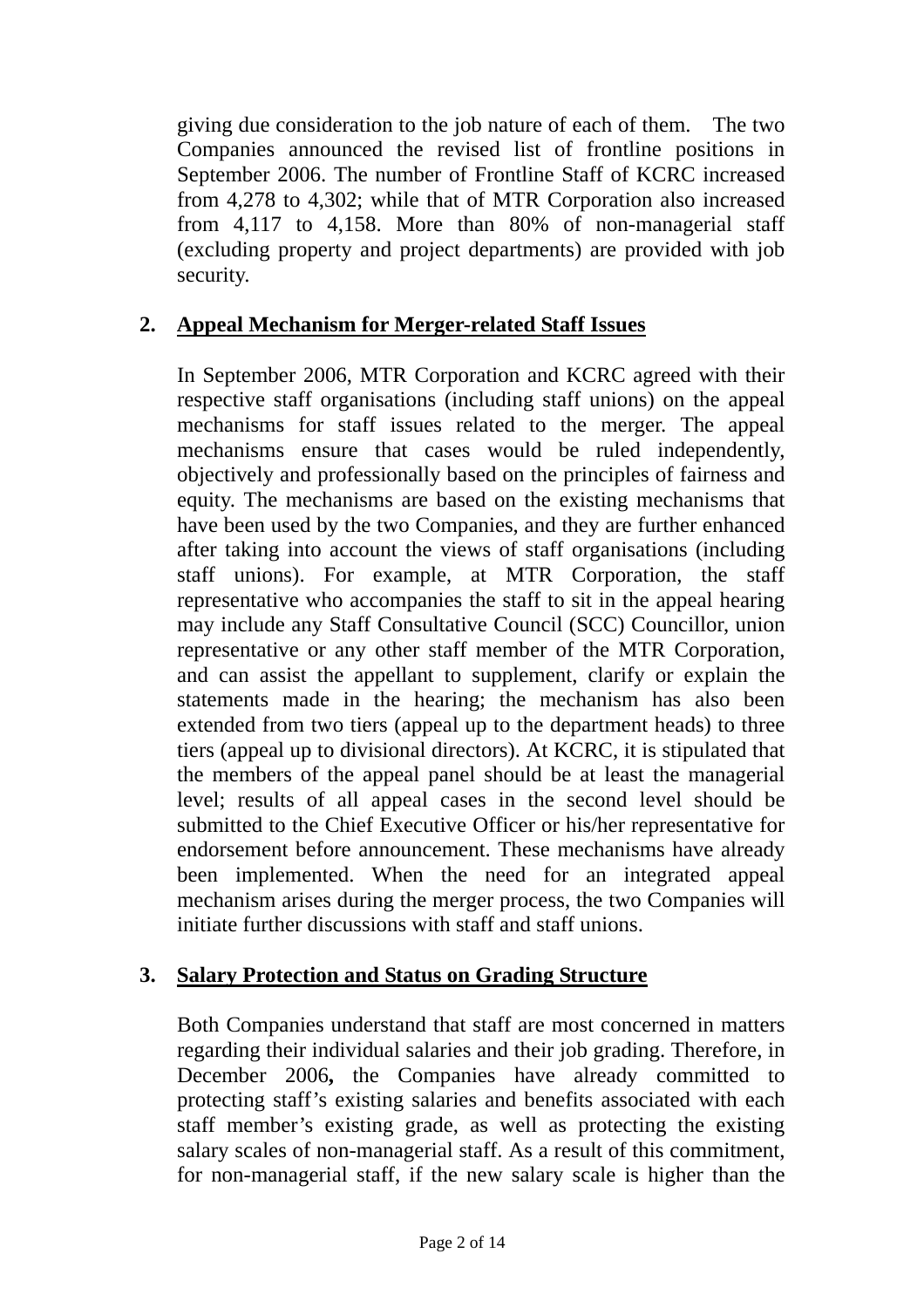existing one, he/she will immediately enjoy a higher scale upon appointment to the new grade. Otherwise, he/she will retain the existing scale, which will be frozen until the new scale matches or exceeds his/her existing one. This arrangement represents maximum protection to staff and therefore staff should not have any concerns over the impact of the new grading structure. In general, no other merger cases would have arranged such protection for staff. We learn from various channels that feedback from staff is generally very positive.

Regarding the status of the MergeCo grading structure design, Hay Group, the independent consultant jointly appointed by both Companies, has submitted its preliminary recommendations regarding the MergeCo's grading structure in mid-March 2007. The two Companies are now carefully reviewing the recommendations. The review is complex, as it involves a thorough study of the structure and functions of every department of MergeCo, as well as careful consideration on how the existing grading structures of the two Companies can fit into the new structure to ensure a smooth transition. We expect to complete the review in three to four months' time. In regard to salary scales, these will also be considered in the light of the latest updates from the 2007 market data on pay revisions after July this year. Management has committed to announce the MergeCo grading structure when the Voluntary Separation Scheme is launched, and expect to share the details with staff and staff unions in August or September this year. We have reached consensus with staff and staff unions of the abovementioned timeframe.

## **4. Major Terms and Conditions of Employment**

The two Companies understand that Terms and Conditions of Employment (T&C) have been a key concern for staff. Therefore, after listening to staff's views through various channels, the two Companies have already communicated the 8 major T&C in December 2006. Key points are summarised as follows:

(a) Many colleagues will enjoy better terms under the new arrangement. For example, the weekly working hours for KCRC staff will be reduced from 45 to 42, equivalent to a 7% reduction. Overtime allowance rate for staff of MTR Corporation will be increased from 1 times hourly rate to 1.35 times, which is higher than the existing rate.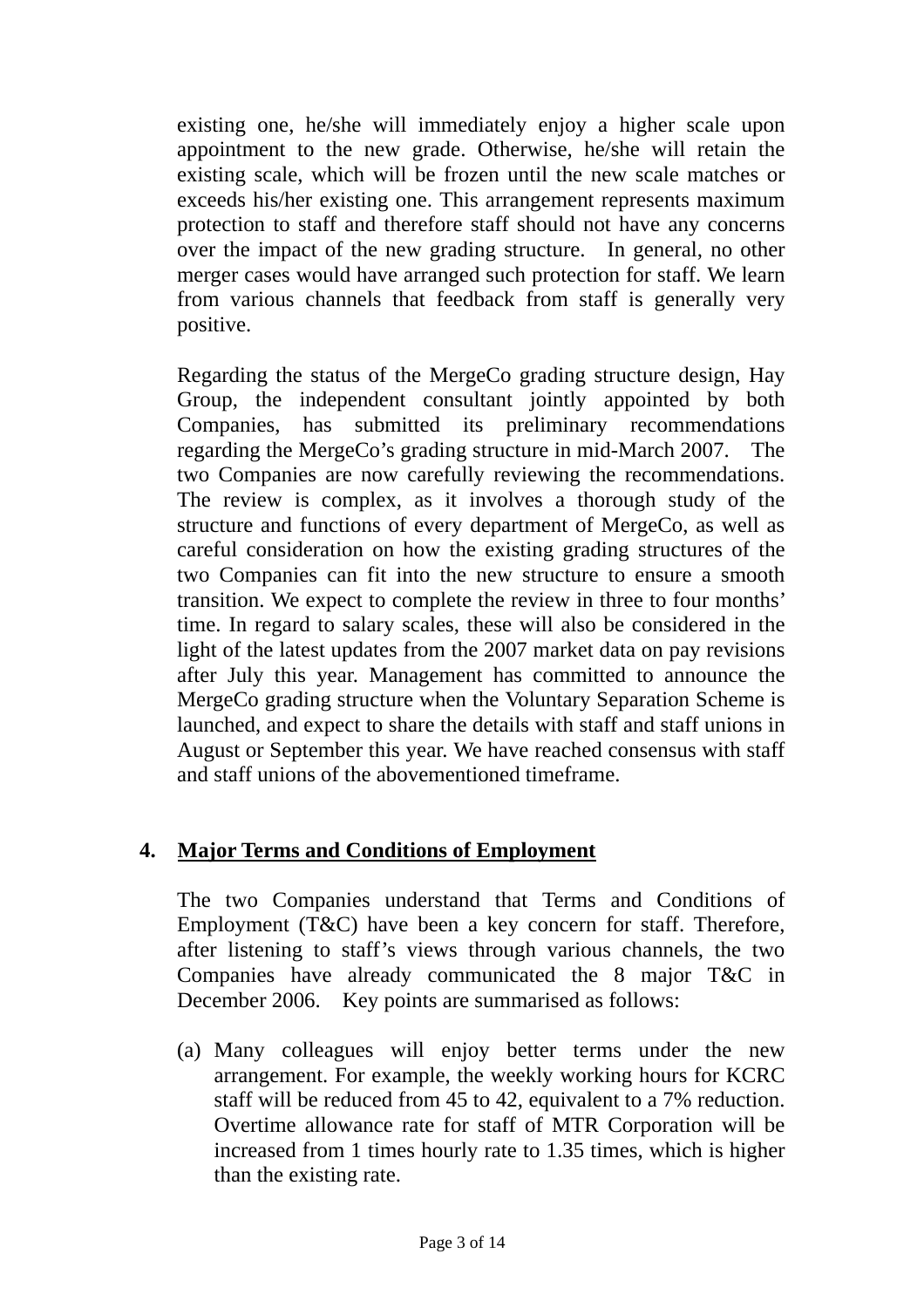- (b) Retirement and medical benefits as well as annual leave entitlement, for which staff have expressed the most concern, will remain unchanged.
- (c) All staff will be eligible for free travel on the combined network of MTR and KCR.

The feedback from staff on these major T&C, as a total package, is generally positive. Since the announcement, the two Companies have conducted many communication sessions with staff and staff unions to hear their views. The progress achieved so far is summarised below:

### **4.1 Weekly Working hours**

- (a) Terms announced:
	- Staff of MTR Corporation currently working at 42 hours per week will maintain the same working hours; while those working at 39.25 hours per week will have their weekly working hours reduced to 39 hours.
	- KCRC staff currently working at 45 hours per week will have their weekly working hours reduced to 42 hours, equivalent to a 7% reduction; while those working at 39 hours will maintain the same hours.
- (b) Staff's and unions' feedback or views:
	- They agreed with such arrangement.

## **4.2 Retirement Benefits**

- (a) Terms announced:
	- The management teams from both sides understand the retirement benefits are one of the key staff concerns and have announced that the retirement benefits for all existing staff will remain unchanged.
- (b) Union's feedback or views:
	- KCRC's union requested that supplementary notes be added to relevant clauses on retirement scheme in the Rail Merger Bill to ensure that, for KCRC staff, the accrued retirement benefits contributed by the employer will be vested in the employee upon leaving the Company after the Appointed Day regardless of the reason for their departure or termination in MergeCo.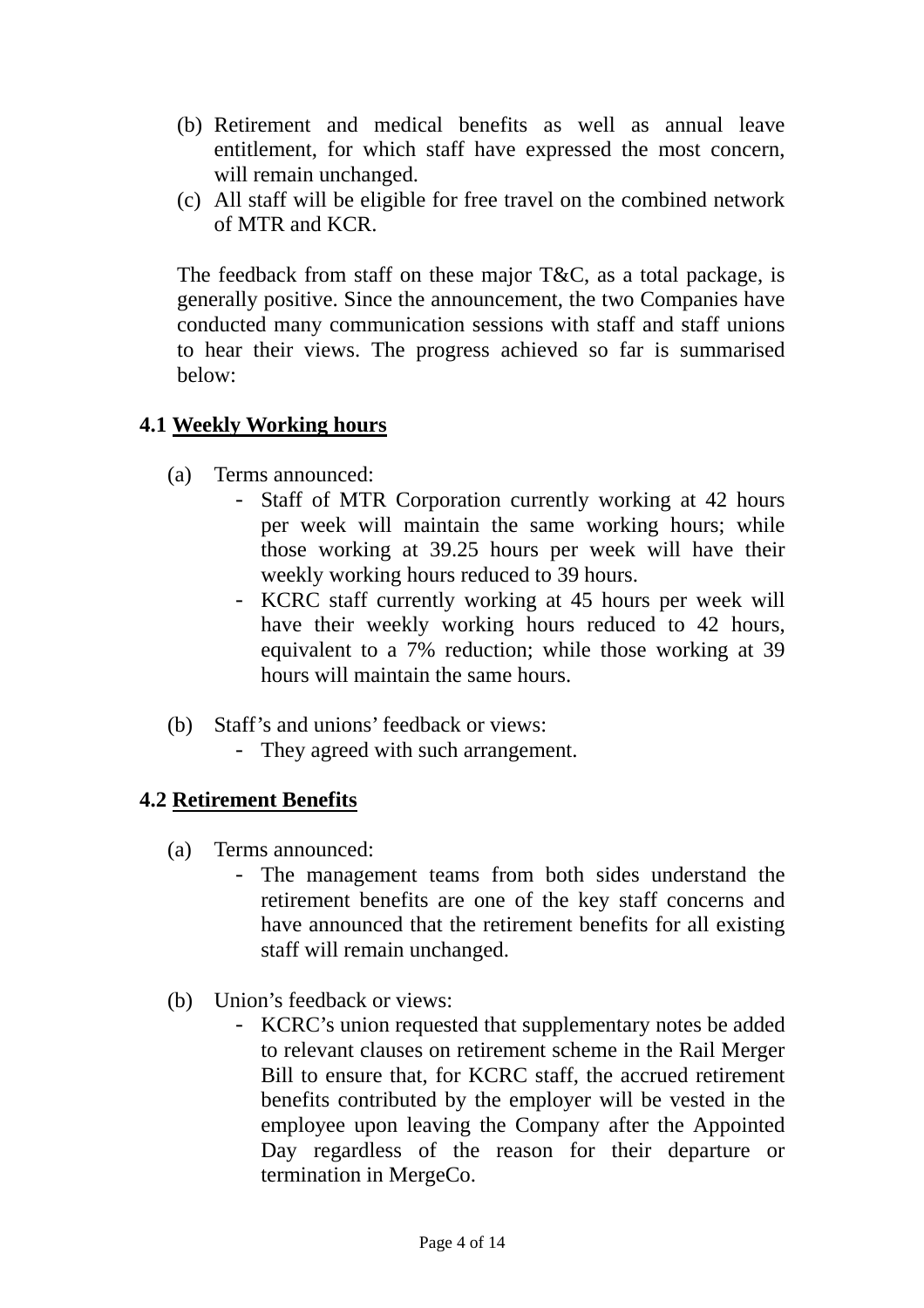- (c) Management responses:
	- Management understands the concern of KCRC staff that upon dismissal, the accrued benefits contributed by the employer in their existing Retirement Scheme, Provident Fund or other retirement benefits would be forfeited regardless of the termination reason. The existing Trust Deed and Rules of MTR Corporation Limited Retirement Scheme contain clauses that address staff concerns in this regard. KCRC management has promised that, with reference to the Trust Deed and Rules of MTR Corporation Limited Retirement Scheme, the same clauses will be added to the existing KCRC Retirement Scheme before the Appointed Day. This should be able to address KCRC staff concerns. The relevant clauses are:
		- (i) If any Member shall be dismissed without notice or payment in lieu of notice from the service of the Corporation for having misconducted himself in a gross and either a wilful or malicious manner in circumstances where such misconduct resulted or was likely to result in financial loss or damage to the Corporation or its property or in serious bodily injury to any person and the Trustees are satisfied that the dismissal was duly made for such misconduct, then the value of any of the Corporation's contributions will be forfeited.
		- (ii) If the Trustees are of the opinion that there are exceptional circumstances and have been advised by the Human Resources Management Department of the Corporation that there are such exceptional circumstances and no or only a portion of the value of any of the Corporation's contributions shall be forfeited, the Trustees may in their discretion (as the case may be) determine that no portion or only a portion of the value of any of the Corporation's contributions will be forfeited and apply any balance of such value in such manner and in such proportion as the Trustees in their discretion may determine.
	- Unions agreed with the above arrangement.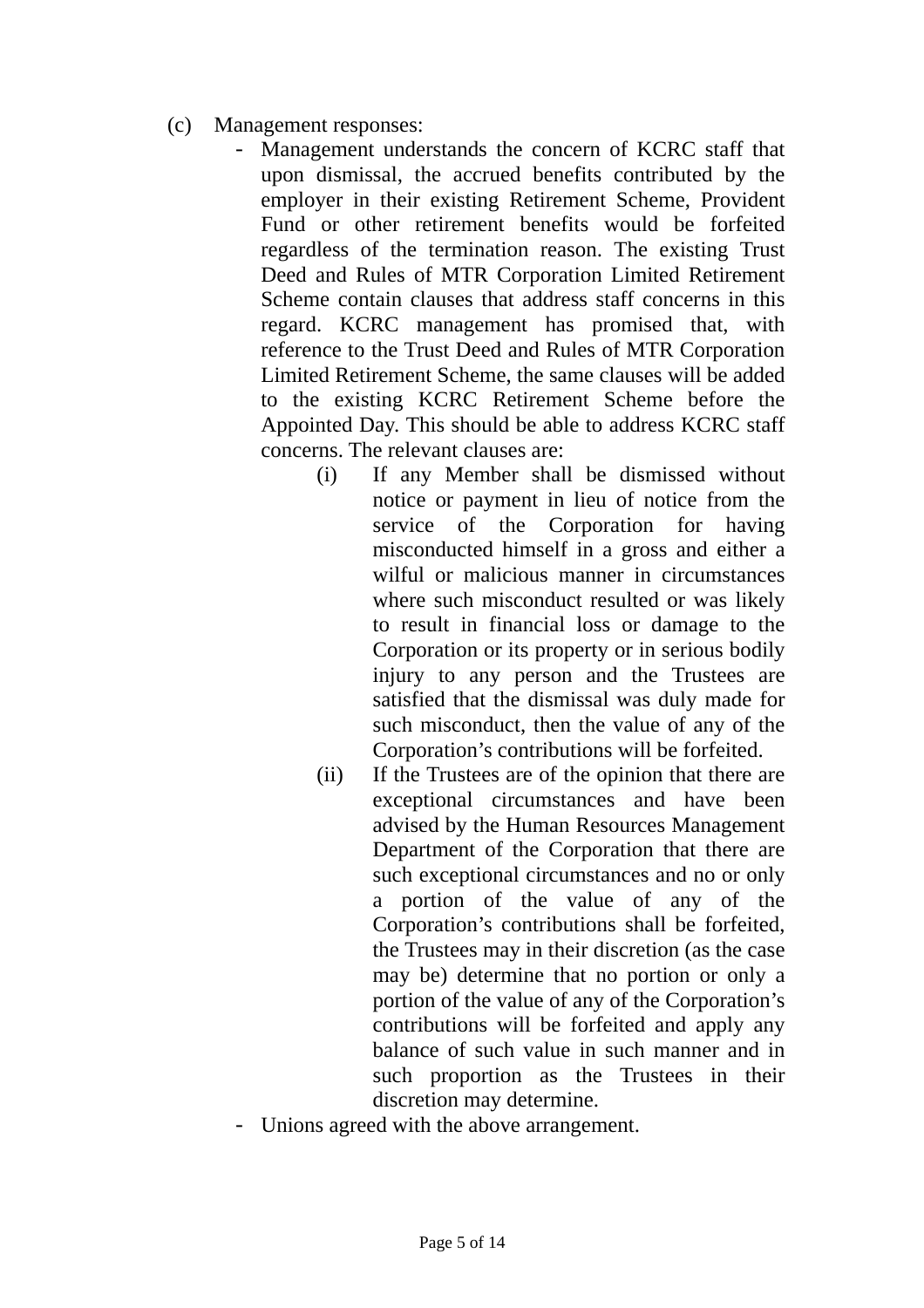## **4.3 Medical Benefits**

- (a) Terms announced:
	- Currently both Companies provide full and unlimited medical coverage for staff, their spouse and dependent children. We understand that medical benefit is another important concern for staff, and therefore have decided that all medical benefits for existing staff will remain unchanged.
- (b) Staff's and unions' feedback or views:
	- They agreed with such arrangement.

## **4.4 Free Transport**

- (a) Terms announced:
	- Existing staff of the two Companies will be eligible for free travel on the combined network, immediately effective from the Appointed Day.
	- For all MTR staff's spouse and dependent children, existing terms on free transport will apply; they will be eligible for free transport on both MTR and KCR network.
	- All KCRC staff's spouse and dependent children will also enjoy free transport on MTR and KCR network, according to MergeCo eligibility terms.
	- There are differences in existing free transport benefits between MTR and KCRC:
		- i) Existing KCRC staff's parents are eligible for free transport on KCRC network; no such arrangement is available in MTR.
		- ii) Existing KCRC staff, upon age of 60, or with at least 10 years of service upon age of 50, are eligible for a retirees' pass both for themselves and for their spouse. In MTR, staff must reach the age of 60 with at least 10 years of service, or reach 55 with at least 25 years of service to be eligible for free transport upon age of 60. Their spouse must also reach the age of 60 to be eligible.
		- iii) Currently, KCRC staff's dependent children aged 21 to below 25 if in local full-time study are eligible for free transport; no such arrangement is available in MTR.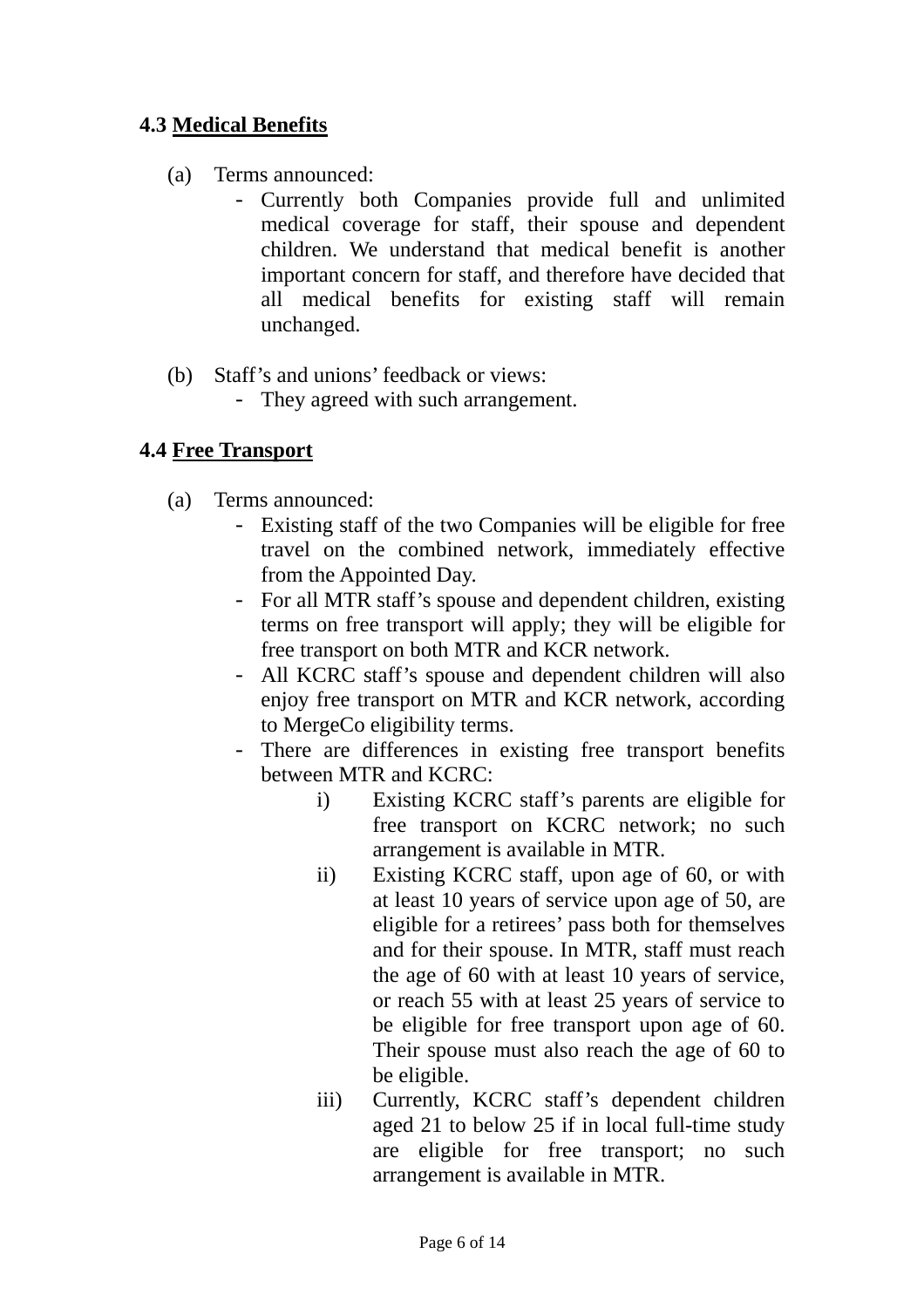The management team has decided to allow KCRC staff to keep the above free transport eligibility terms for their parents, spouse, dependent children and retiree ticket, but the benefit is applicable to KCRC network only. In addition, staff will have a one-off irrevocable option to choose the same eligibility terms as existing MTR staff, including staff and spouse retiree's pass eligibility and the eligibility terms for his/her spouse and dependent children but without parental eligibility on the combined network. Such option can be exercised any time during their employment.

- (b) Staff's and unions' feedback or views:
	- The unions requested that KCRC staff do not have to opt and enjoy the spouse and dependent children free ticket on the combined network, as well as free parent ticket on KCRC network.
	- Staff and the unions have also requested that MTR Corporation to model on KCRC to relax the age limit on retirees' pass for MTR staff and their spouse, as well as the free transport age limit for their dependent children.
- (c) Management responses:
	- The announced arrangement is already very reasonable. Under the new arrangement, no staff from MTR Corporation or KCRC will be worse off compared to the existing free travel benefits that they enjoy.
	- In light of the differences between the existing MTR and KCRC arrangements, management has decided to make further relaxation in order to narrow the gaps between the two Companies' arrangements, after considering the feedback and views gathered from staff organisations (including unions). The adjustments are as follows:
		- i) While it is not a market practice to provide parent tickets, but considering KCRC staff currently enjoy such benefit may require more time to adjust to the new arrangement, management has decided that KCRC staff, when they opt to follow existing MTR terms on spouse and dependent children free ticket for the combined network, their parents can continue to enjoy free transport on KCRC network for six months.
		- ii) On retirees' pass, management has decided to further relax age eligibility requirement. For staff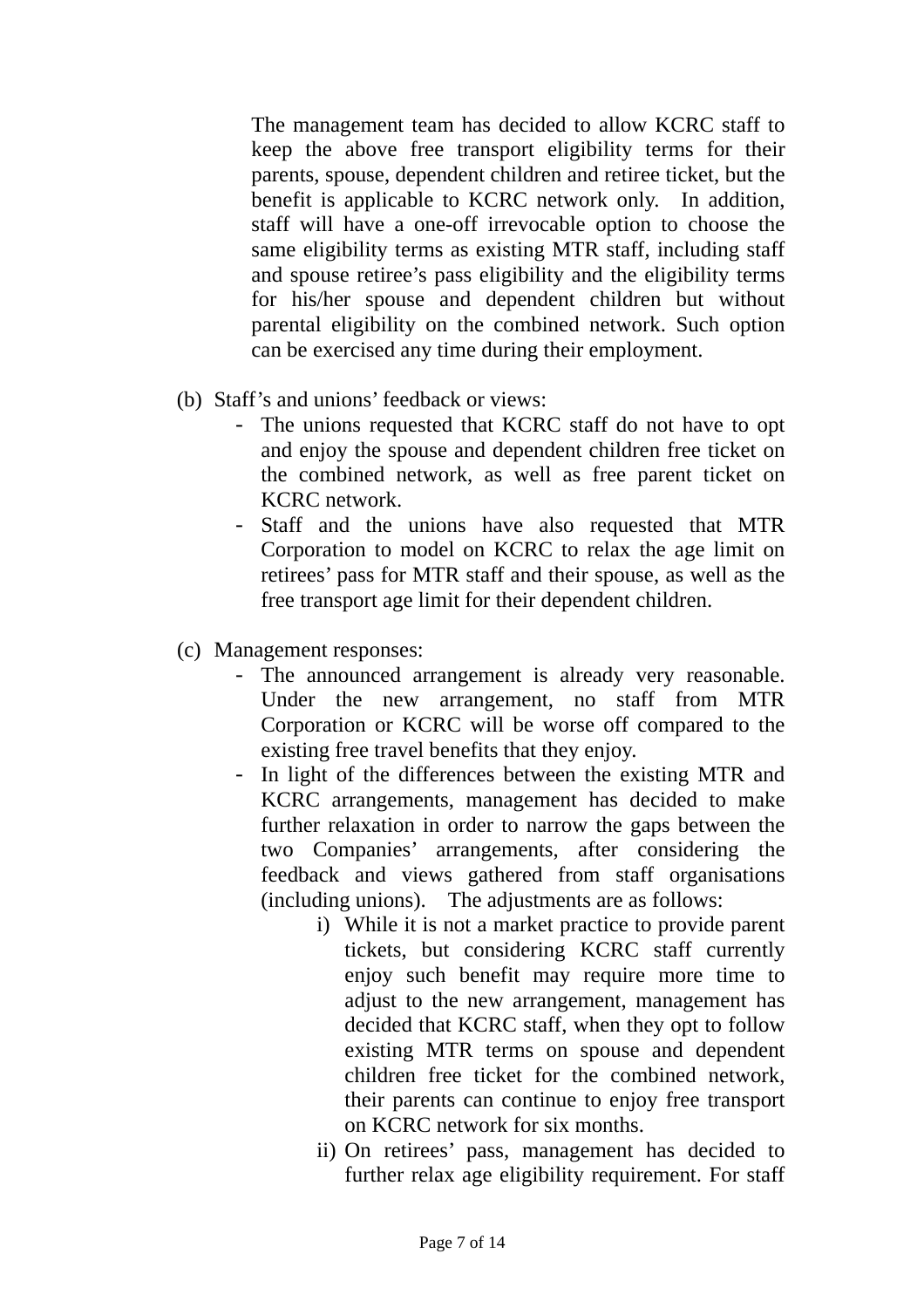who receive the retirees' ticket, his/her spouse will also be eligible immediately upon the age of 55 or above. Because of such arrangement, staff retiring upon the age of 55 with at least 25 years of service will also be eligible for the retirees' pass immediately.

- iii)On free transport for dependent children, MergeCo will adopt KCRC existing practice and relax age eligibility to cover aged 21 to below 25 if in local full-time study.
- Staff bodies (including unions) agreed with the above arrangements.

### **4.5 Overtime Allowance**

- (a) Terms announced:
	- Based on market and KCRC practices, the MergeCo terms for overtime allowance is 1.35 times hourly rate. For KCRC staff, the rate will remain the same; but as their working hours per week is to be reduced by 7%, their hourly rate is thus increased by 7% accordingly. For MTR staff, their allowance rate will increase from 1 to 1.35 times hourly rate.
	- The existing MTR and KCRC staff who are eligible for overtime allowance will still be eligible for overtime allowance in MergeCo.
	- KCRC's overtime allowance is paid minute by minute, while that of MTR is paid by every completed 30 minutes for overtime work of 30 minutes or more. By reference to market practice, the MergeCo terms for overtime allowance will be paid by every completed 15 minutes for overtime work of 30 minutes or more.
- (b) Union's feedback or views:
	- Suggest not to have any minimum qualifying period for overtime allowance.
	- Suggest that overtime allowance should be minute by minute according to actual time worked.
- (c) Management responses:
	- It is not common market practice to pay overtime work minute by minute. Besides, the number of working hours per week has been reduced.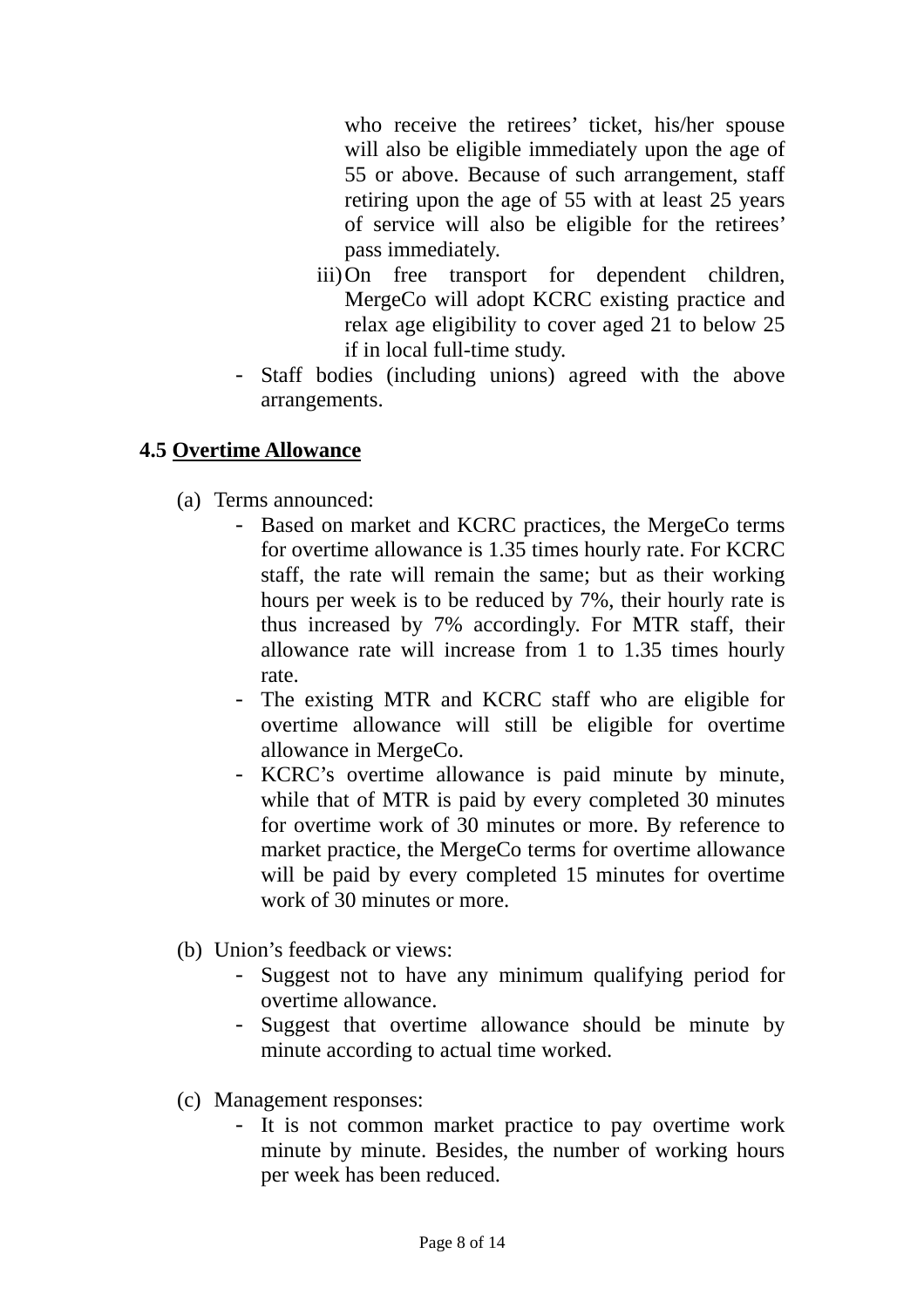- The management understands that due to the unique nature of a few types of job, staff may be affected by the requirement of 30-minute minimum qualifying period. Therefore, the management now decide to relax the minimum qualifying period to 15minutes.
- Unions agreed with the above arrangement.

### **4.6 Overnight Shift Allowance**

- (a) Terms announced:
	- As the highest rate in the market for overnight shift allowance is 25% of the hourly rate, the overnight shift allowance in MTR has been adjusted to 35% since 1999 by phases.
	- Based on market practice and to bring in line with MTR Corporation, KCRC will align the allowance rate to 35% with phased implementation.
- (b) Unions' feedback or views:
	- Adopt 45% of hourly rate as per KCRC existing terms.
- (c) Management responses:
	- MTR has already adjusted its staff's overnight shift allowance to 35% of hourly rate in 1999 by phases.

KCRC existing allowance rate is far above market practice. MergeCo needs to align the T&C of the two Companies into one common set that is closer to market practice. To reduce the impact to KCRC staff, the rate adjustment will take effect in phases and will take more than 12 months after the Appointed Day for full implementation. The overnight shift allowance rate for existing staff will still be better the market practice.

### **4.7 Dead Early / Dead Late Allowance**

- a) Terms announced:
	- Staff of MTR Corporation and KCRC will both be eligible for \$45 per shift for dead early / dead late allowance. While for MTR staff the allowance remain unchanged, most KCRC staff will be benefited as a result.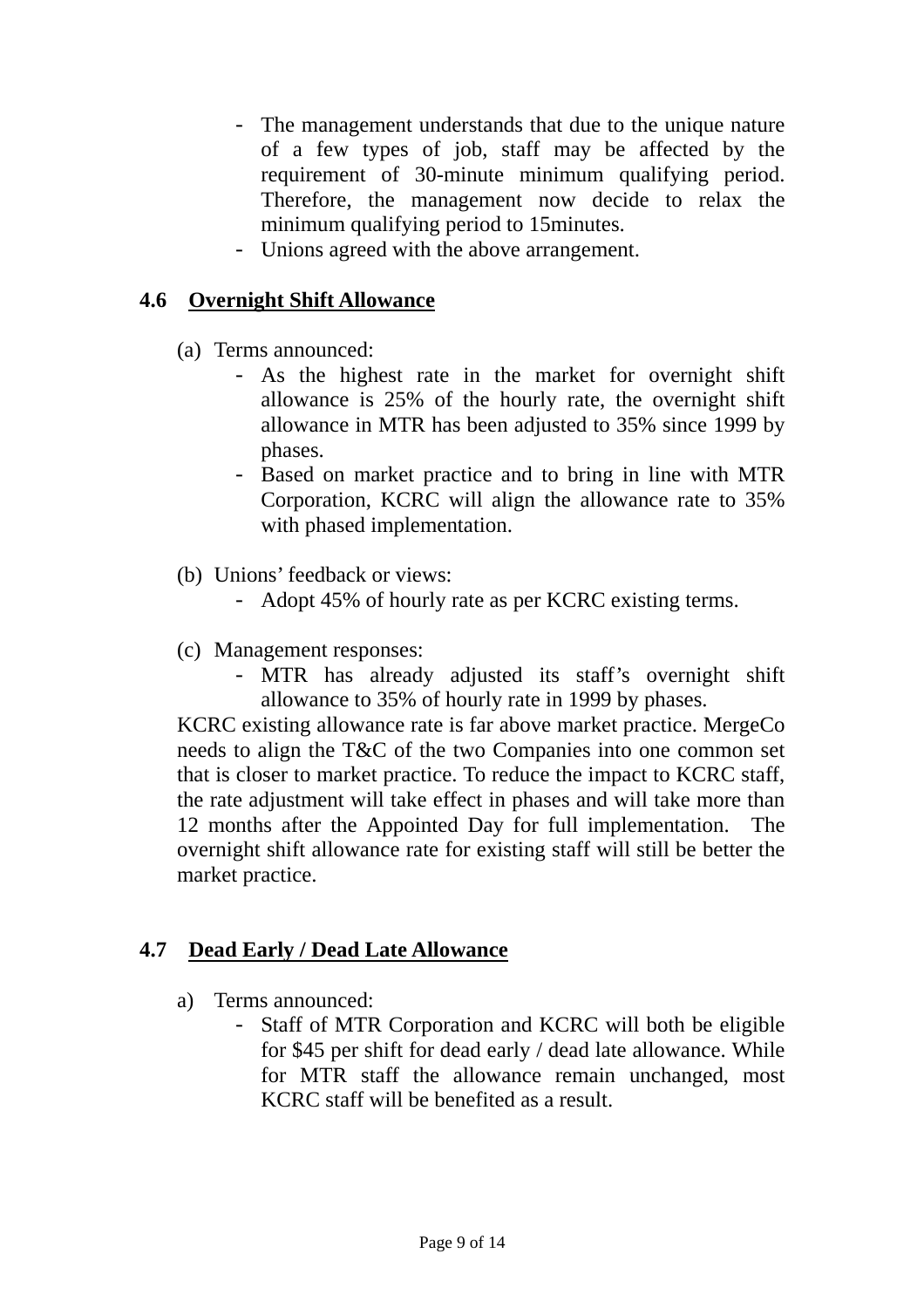- b) Unions' feedback or views:
	- Allowance is given for hours worked before 0615 and after 0045 in MTR Corporation and for hours worked before 0531 and after 0029 in KCRC. The unions demand to adopt the best of both terms (i.e. before 0615 and after 0029).
- c) Management responses:
	- As train operations hours of the MergeCo is not finalized yet, the Company will make final decision on the eligible hours requirements based on actual needs once the operations hours are determined.

#### **4.8 Annual Leave**

- a) Terms announced:
	- No change to current annual leave entitlement.
	- Can accumulate up to  $14 \text{ days} + 1 \text{ year}$  entitlement, to be cleared on monthly rolling basis.
- b) Staff's and unions' feedback or views:
	- According to MTR current practice, leave can accumulate to up to 2 year entitlement and be cleared on monthly rolling basis.
- c) Management responses:
	- After taking into consideration of suggestions proposed by staff organisations (including unions), the management has decided to relax leave accumulation to up to 21 days plus 1 year entitlement, with total accumulated days not exceeding 2 years' entitlement.
	- Staff bodies (including unions) agreed with the above arrangement.

### **4.9 The 13th-Month Pay (End of Year Payment)**

- a) Terms announced:
	- The existing salary and any benefits related to current job grade for all staff, as well as existing salary scale for non-managerial staff are protected by the Salary Protection Principles. The definition of salary includes the 13th-month pay.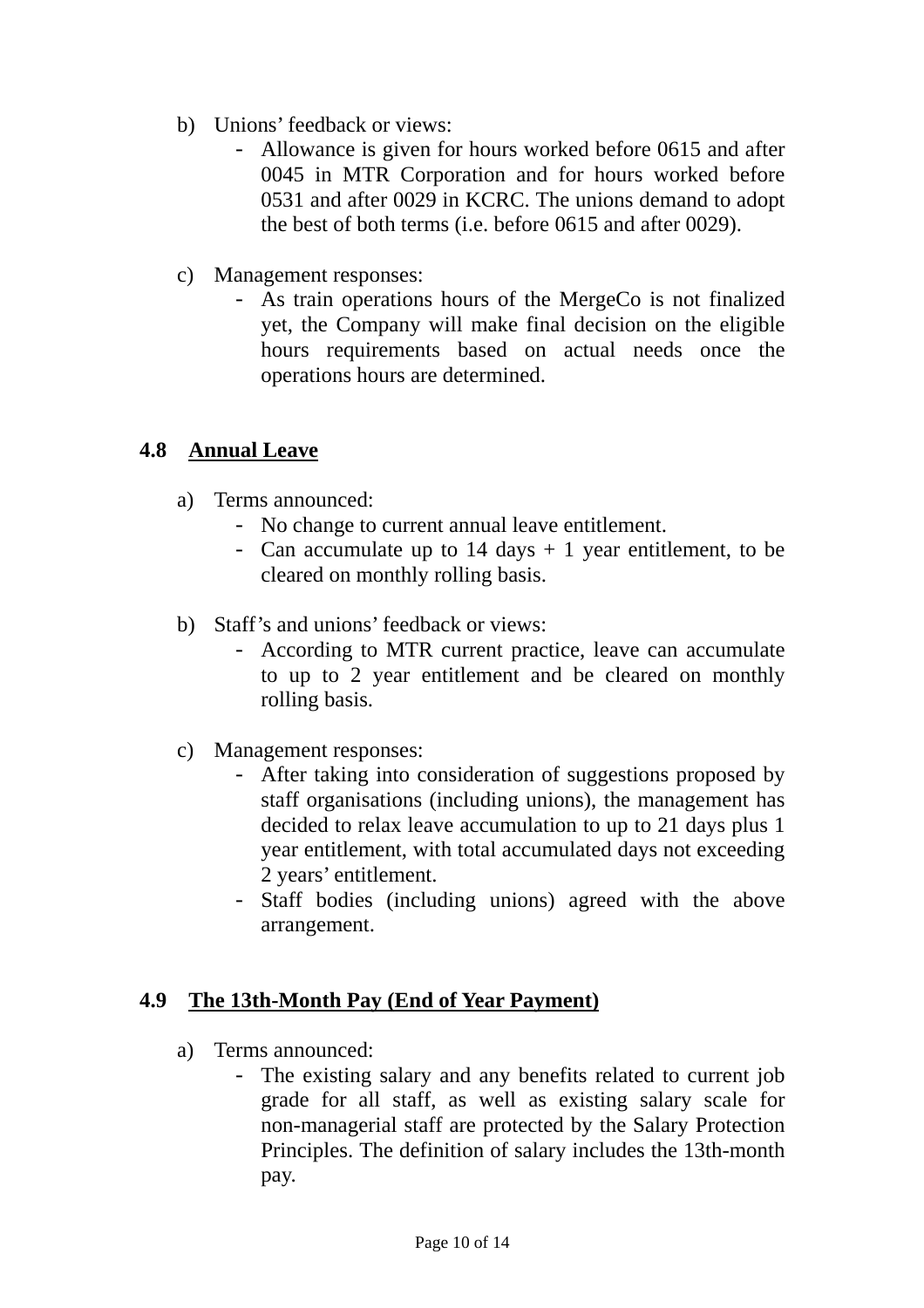- b) Unions' feedback or views:
	- Adopt MTR's current practice of "the 13th-month pay (End of year payment)".
- c) Management responses:
	- Adopt the unions' suggestion. The management will guarantee that neither the 13th-month pay that MTR staff currently enjoy nor the bonus that KCRC staff currently enjoy will be impacted.
	- This item will be officially referred to the "13th-month pay" in MergeCo.

### **4.10 Children Education Allowance**

- a) Existing arrangement (not included in the Major Terms and Conditions of Employment communicated in December 2006):
	- MTR has abolished children education allowance on July 1, 2002. Qualified staff who joined before this date whose children have already become eligible before the date were still entitled to this benefit. Staff who joined the company after July 1, 2002 are not entitled to children education allowance.
	- KCRC continues giving education allowance to staff's children in school year 2001/2002. From school year 2002/2003 onwards, KCRC stopped taking any new applications for the allowance.
- b) Unions' feedback or views:
	- The current policy should continue.
- c) Management responses:
	- Children education allowance is no longer a market practice, therefore both MTR and KCRC abolished it several years ago. However, the two Companies agree that staff's children who have been enjoying the allowance will continue to receive the allowance.
	- The unions acknowledge this arrangement.

Staff generally have positive feedback to the announced Major T&C, as a total package, and accept that these are reasonable arrangements. Furthermore, management and staff organisations (including unions)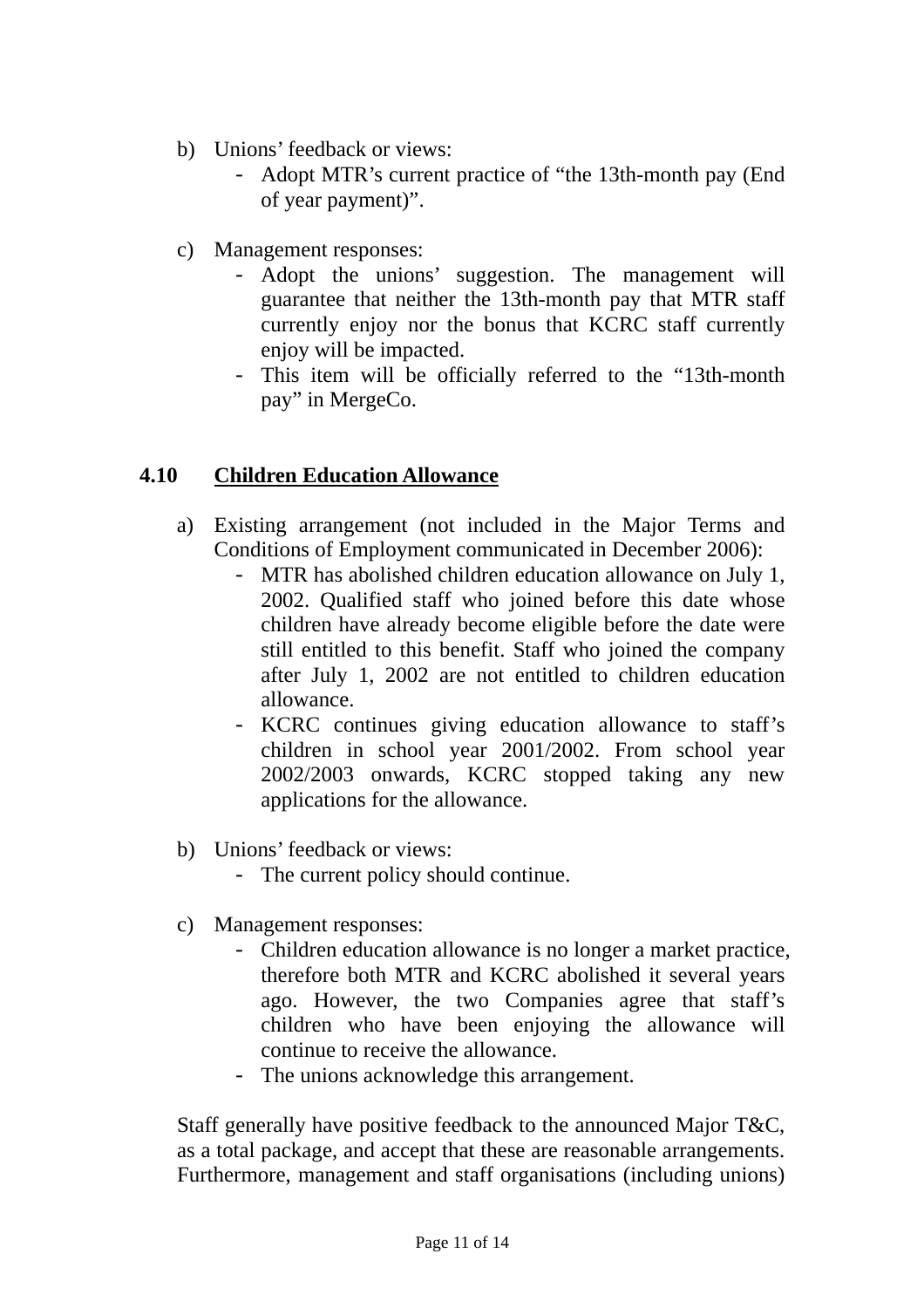have reached a consensus on most of the improvements of the suggestions. As for other minor terms and conditions of employment, the unions suggest MergeCo to adopt the better of the two Companies' current arrangement (for example, KCRC's maternity leave and Chinese New Year allowance, and MTR's sick leave policy, typhoon allowance or black rainstorm allowance and laundry allowance).

The management has communicated to staff that these items will have relatively low impact to staff, therefore they are not included in the communication in December 2006. In general, the other minor T&C are comparable between the two Companies. Management and staff organisations (including unions) have agreed that management would, after study, discuss with staff bodies (including unions) on the other minor T&C in July this year.

### **5. Staff Arrangement and Voluntary Separation Scheme (VSS)**

Detailed arrangement was communicated to staff on 3rd May, 2007. The two Companies have distributed booklet to all staff explaining the details; in addition, more than 100 briefing sessions were organised to further explain the information covered in the booklet. The key points of the arrangements are as follows:

- (a) Frontline staff do not need to go through selection as job security, as it relates to the merger integration process, has been provided. In addition, the majority of them will remain in their current positions.
- (b) For non-frontline staff where selection is required, the process will begin after the Appointed Day, except for Department Heads and Section Heads of critical positions who will be selected shortly before the Appointed Day.
- (c) To ensure that the selection process is fair and equitable, selection will be conducted by panels composed of members from both MTR Corporation and KCRC, and they will make decisions based on objective criteria.
- (d) To provide an additional option, a VSS will be provided for all eligible non-frontline staff employed on ongoing terms. An alternative arrangement will also be provided to all eligible non-frontline staff employed on contract terms.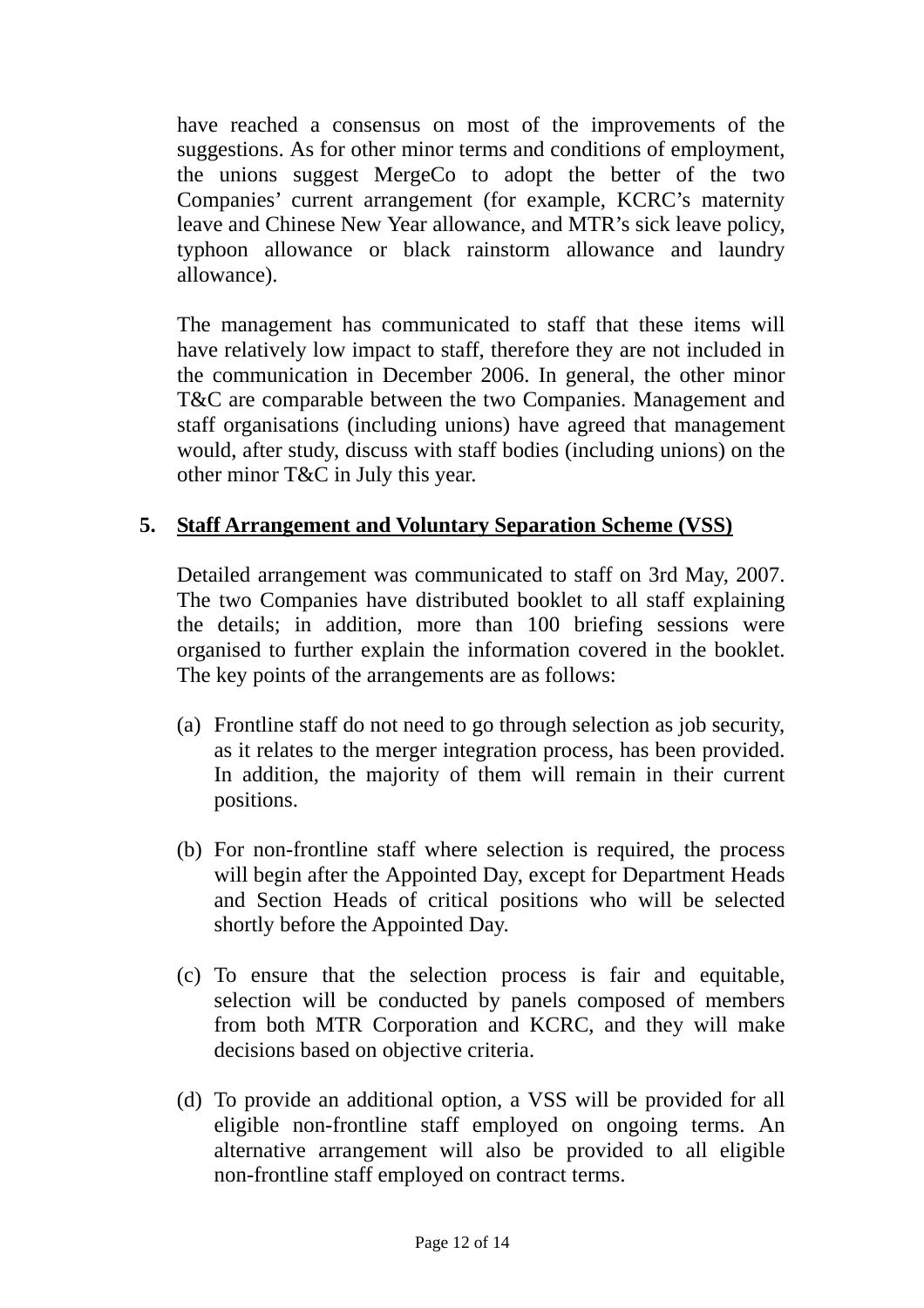The responses from staff to the selection and appointment arrangements are positive, who also consider the terms of the VSS reasonable. So far, there is a major request from the unions asking the VSS be offered to frontline staff as well. The Corporation explained that consideration has to be made as the frontline staff already enjoyed the job security as it relates to the meger intergration process without going through the selection, and sufficient manpower is required to maintain normal railway operation of the MergeCo.

The unions also requested to make reference to the VSS package offered by MTR Corporation in 1999, and to take into account the years of service in calculating the amount of compensation.

In addition, the unions also asked for job arrangements for all non-frontline staff. The Corporation indicated that as the railway network expands and as the business grows, it is expected that the vacancies to be created in the first three years of the MergeCo will exceed the positions affected by the synergy. In view that mismatch of skills may happen, the VSS is therefore offered to reduce the need of selection of the non-frontline staff. Only when it is necessary, non-frontline staff will need to go through selection in accordance with the above fair and equitable process.

### **6. Issuance of Employment Letter**

A request was made by the unions to issue employment letters for all staff before the Appointed Day, setting out in detail the Terms and Conditions of Employment, grade, position, etc.. The two Companies pointed out that it is already the plan to make the following arrangements:

- (a) Before the Appointed Day, all MTR Corporation and KCRC staff will receive a written notification indicating that staff will be employed by MergeCo on the Appointed Day on the prevailing terms.
- (b) Frontline staff will be informed of their MergeCo grade and Terms and Conditions for Employment. For non-managerial non-frontline staff, as staff arrangement and appointment will only begin 3 months after the Appointed Day, the information cannot be given to staff before the Appointed Day.
- (c) The written notification issued by the Company is in effect a legally binding employment contract without signed acceptance.